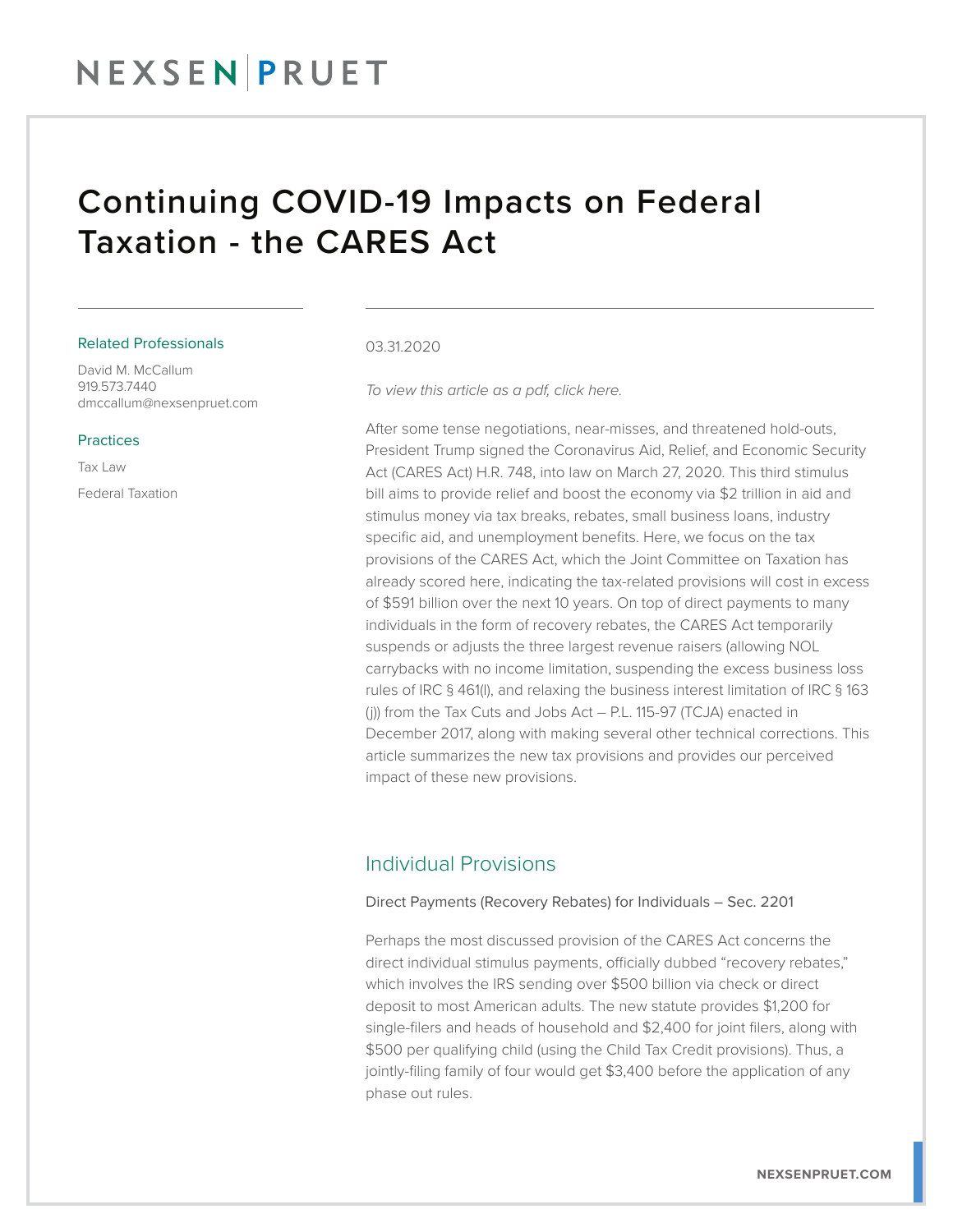The direct payments start to phase out at a 5% rate above adjusted gross incomes (AGI) of \$75,000 for single-filers, \$122,500 for heads of households, and \$150,000 for joint-filers. The point at which a taxpayer no longer will receive any direct payment depends on filing status and qualifying children. For example:

- $\rightarrow$  Single-filer with no children is completely phased out if AGI exceeds \$99,000 | (1,200 / 5%) = 75,000 = 99,000).
- $\rightarrow$  Head of Household with one child completely phased out if AGI exceeds \$156,500 | ((1,200 + 500) /5%) +  $122,500 = $156,500.$
- $\rightarrow$  Joint-filer with no children is completely phased out if AGI exceeds \$198,000 | (2,400 / 5%) + 150,000 = 198,000.
- $\rightarrow$  Joint-filer with two children is completely phased out if AGI exceeds \$218,000 | ((2,400 + 1,000) / 5%) + \$150,000 = \$218,000.

Generally, taxpayers must submit the SSNs for each family member claiming the direct payments. But, since these direct payments are going to be advanced refunds for 2020 and the IRS is supposed to send these direct payments as soon as possible, a taxpayer's AGI will initially be determined by referencing the 2019 tax return. If a 2019 tax return has not been filed, the IRS will look at your 2018 return. Non-filers generally need to file a tax return to claim the rebate. However, if neither a 2019, nor a 2018 return was filed because the taxpayer did not have a filing obligation (too little taxable income), but third-party payor information is available to the IRS, like a 2019 Form SSA-1099, the IRS may determine eligibility based on the Social Security Benefits Statement. Note, the direct payment credit will be recomputed again on the filing of taxpayer's 2020 return in calendar year 2021 based on 2020 data.

#### Takeaways:

- 1. For most taxpayers, no action will be required on their part to receive the direct payment. However, the credit payment amount must be recalculated on the filing of 2020 tax returns.
- 2. The recalculation of the direct payment amount on your 2020 tax return based on your 2020 data could lead to significant differences between the 2020 calculation and the direct payment you actually received based on a 2018 or 2019 tax return. If the advance payment was less than what you are owed in 2020, i.e., you were phased out in 2019 but not 2020 or you had another child or different filing status, the excess will be treated as a credit that reduces your 2020 tax liability.
- 3. If the advance payment received is greater than what you're owed on your 2020 tax return, or you're completely phased out per your 2020 tax return, you should not have to repay or return the excess. The CARES Act does not explicitly require any income recognition on the excess advanced payment received, and it says that the credit cannot be reduced below zero by the advanced payments. This could create some planning opportunities if you have not yet filed your 2019 return.
- 4. The expected expedited calculation and processing of this direct advanced payment/rebate is going to be an administrative nightmare for an already understaffed IRS. Even though the IRS has paused some compliance and collection efforts during the COVID-19 pandemic, it is still being asked to perform what seems to be an impossible task. Will the IRS stagger the issuance of the checks over several months like it did with the 2008 stimulus checks to prevent overwhelming its staff and technology? Treasury wants them issued in three weeks. We'll see what happens.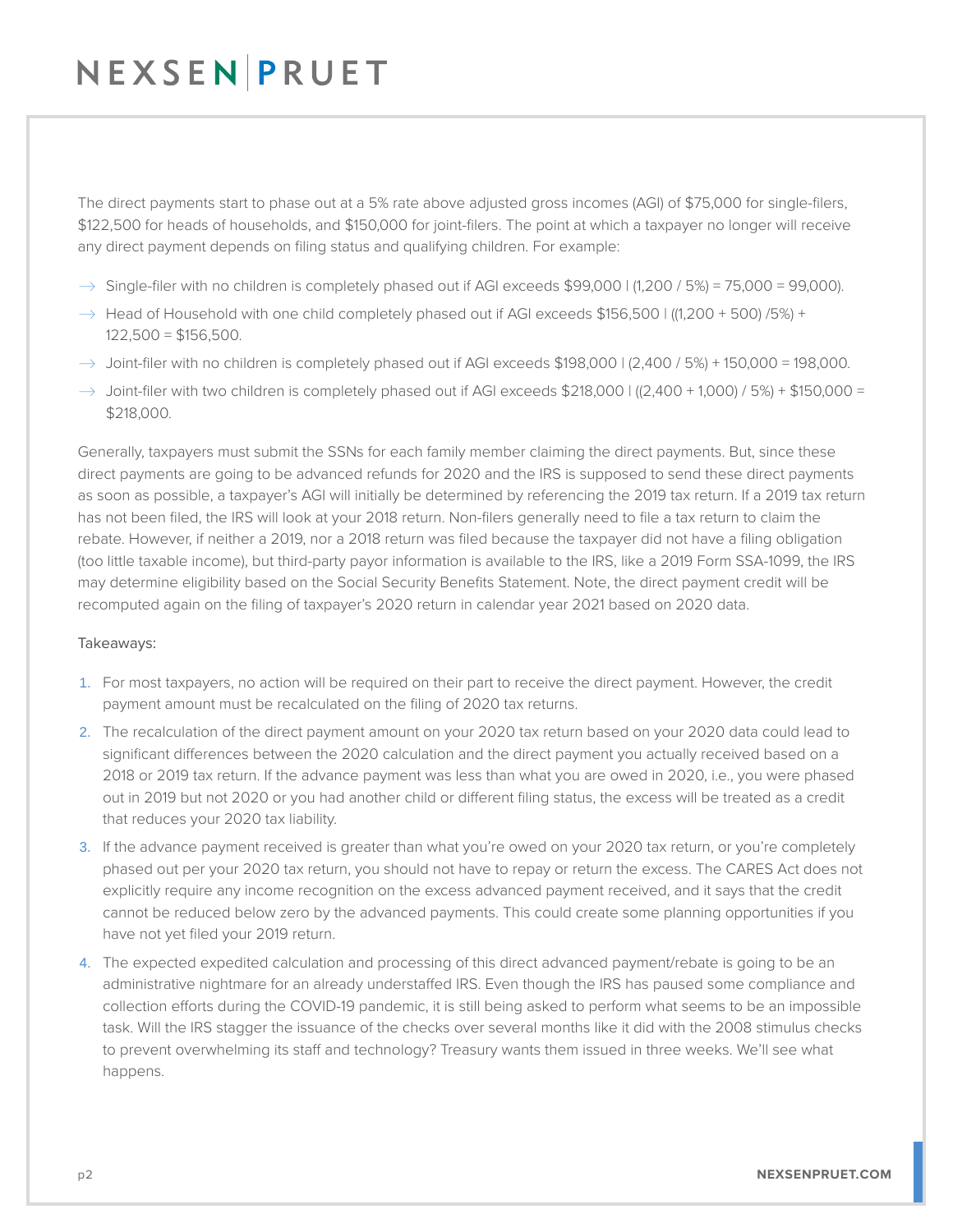5. The nature of these payments, along with the expedited processing, could lead to an uptick in identity theft issues, scams, etc., that taxpayers, practitioners, and the IRS will have to deal with on the back-end. Low income taxpayers are likely to be impacted more severely.

#### Retirement Funds and Plans – Secs. 2202 and 2203

Generally, if you receive a distribution from a qualified retirement plan before the age of 59 ½, you pay income tax on the distribution and IRC § 72(t) imposes a 10% penalty (or additional tax) on the distribution unless an exception is applicable. The CARES Act adds a new exception by providing that the 10% penalty does not apply to any "coronavirus-related distribution" up to \$100,000. A "coronavirus-related distribution" is a distribution made during 2020 to an individual:

- $\rightarrow$  Who is diagnosed with COVID-19 with a test approved by the Center for Disease Control (CDC);
- $\rightarrow$  Whose spouse or dependent (as defined by IRC § 152) is diagnosed with COVID-19; or
- $\rightarrow$  Who experiences adverse financial consequences as a result of being quarantined, furloughed, laid off, having work hours reduced, being unable to work due to lack of child care due to COVID-19, closing or reducing hours of a business because of COVID-19, or other factors determined by Treasury.

While a "coronavirus-related distribution" avoids the 10% penalty, it is still subject to income tax; however, the CARES Act allows you to spread the income tax burden over a three-year period starting with 2020. Income recognition can be avoided entirely by repaying the distribution to the retirement plan within three years of receipt. This repayment does not apply against contribution limitations. In addition, the loan amount an individual can borrow against his/her plan increases from \$50,000 to \$100,000 for the 180-day period starting after the CARES Act is enacted, while certain outstanding loans that were previously due on or before December 31, 2020, will be delayed for one year. Finally, for individuals 72 and older that are normally required to withdraw a "required minimum distribution" from the retirement plan, the CARES Act waives the minimum distribution rules for calendar year 2020.

#### Takeaways:

- 1. While it's generally best to leave your retirement plan alone, the waiver of the 10% penalty and the spread of income recognition over three years will soften the impact of 2020 early withdrawals.
- 2. For more specifics on the employee/retirement related benefits read this.

#### Charitable Contributions – Secs. 2204 and 2205

The enactment of the TCJA in December of 2017 almost doubled the applicable standard deduction, but curtailed many itemized deductions, like the one for state and local taxes paid. This led to less than 10% of taxpayers itemizing their deductions in 2018. To account for this and provide some extra relief, the CARES Act provides a new "above the line" deduction of up to \$300 to individual taxpayers who do not itemize their deductions.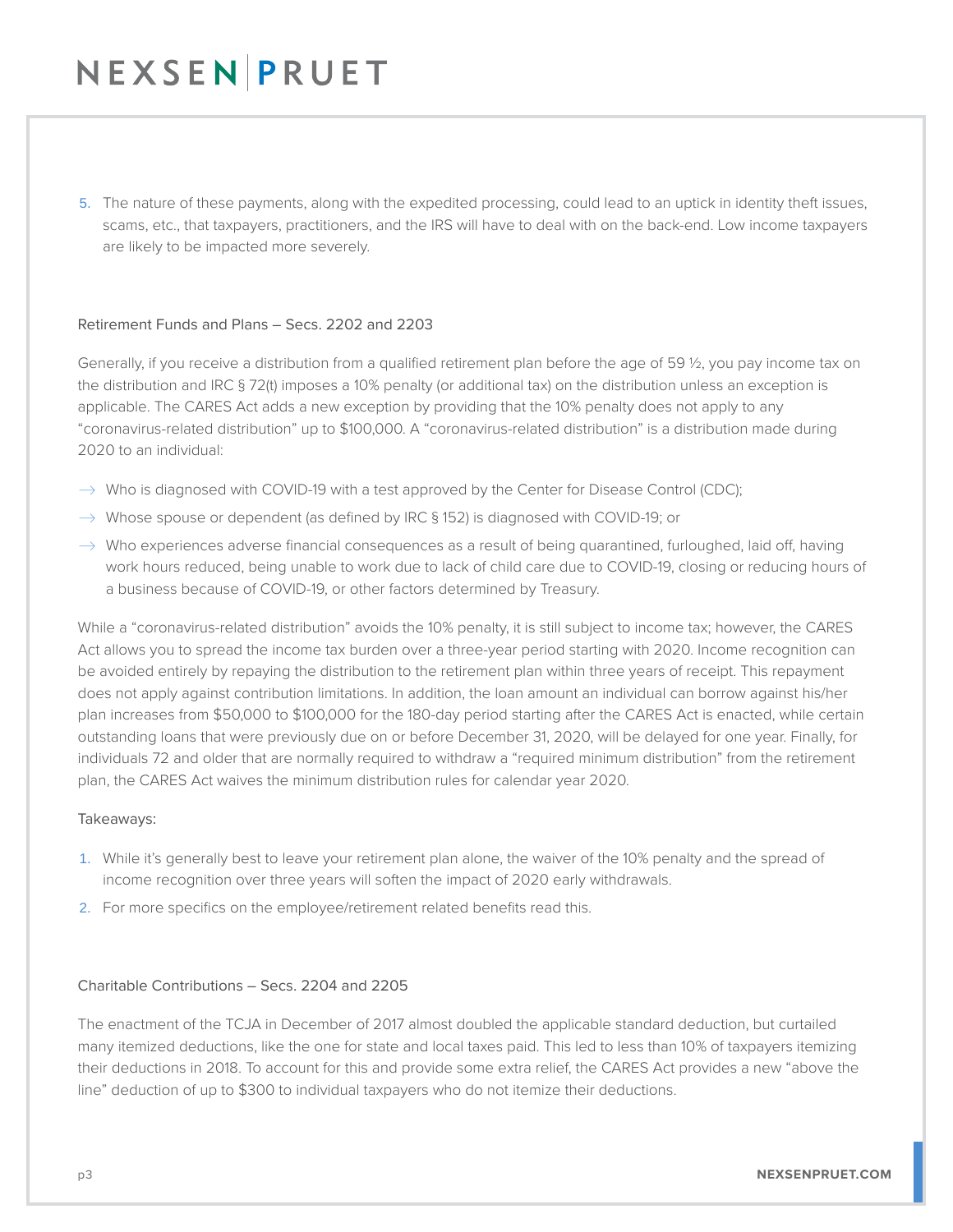For individual taxpayers that do itemize their deductions, the CARES Act temporarily raises the AGI limitations on charitable giving to public charities and donations from 60% to 100%. Excess contributions may be carried forward for five years. The limitation on corporation donors is increased from 10% of adjusted taxable income to 25%. In all cases the charitable contribution must be made in case to a public charity or foundation as defined in IRC § 170(b)(1)(A).

#### Takeaways:

- 1. Taxpayers who itemized are not permitted to claim the \$300 above the line deduction allowed to taxpayers who do not itemize. Taxpayers who itemize must still report on charitable contributions on Schedule A, but the AGI limitations were increased to 100%.
- 2. There is no requirement that the contribution be used in COVID-19 relief efforts in order to take advantage of the above the line deduction or higher percentage limitations as applicable.

#### Exclusion for Employer Payments of Student Loans – Sec. 2206

Generally, when someone, say an employer, pays a debt on your behalf, you have taxable income to the extent of the amount paid. However, the CARES Act provides an exclusion by permitting employers to pay up to \$5,250 in 2020 of an employee's student loan obligations tax free. The \$5,250 limitation is a combined limit that applies to both student loan payment and other educational assistance provided pursuant to an IRC § 127 plan.

For example, if an employer paid \$3,500 of an employee's qualified educational expenses pursuit of a qualified degree program and another \$5,000 of the same employee's student loan payments in 2020, only \$5,250 of those combined payments will be tax free to the employee. In addition, the employee will not be able to deduct the applicable student loan interest.

#### Takeaway:

1. Employers should update their education assistance plan documentation to make student loan payments part of the plan administration and recordkeeping.

### Business Provisions

#### Employee Retention Credit – Sec. 2301

The CARES Act provides a refundable payroll tax credit for 50% of wages paid by eligible employers to certain employees during the COVID-19 pandemic. The employee retention credit is only available in 2020 and a business is considered an eligible employer if:

 $\rightarrow$  Business operations were fully or partially suspended due to COVID-19; or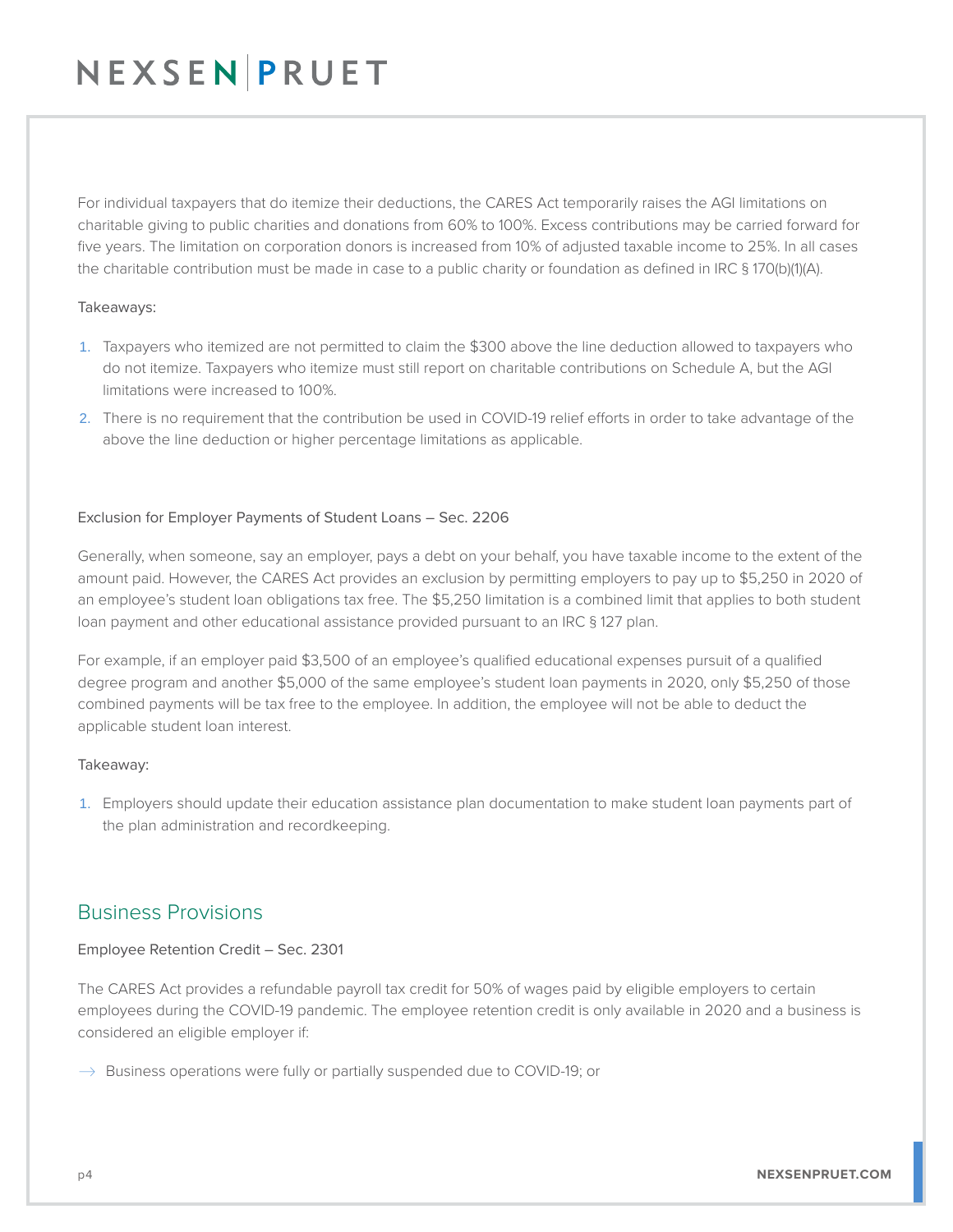$\rightarrow$  Business operations continued, but during any quarter in 2020, gross receipts for that quarter were less than 50% of what they were for the same quarter in 2019. The business will remain eligible for the credit in 2020 until the business has a quarter where its gross receipts exceed 80% of what they were for the same quarter in the previous year.

An employer is not eligible for the employee retention credit if the employer receives a payroll protection loan under Section 7(a) of the Small Business Act (SBA).

The credit is for 50% of "qualified wages," the definition of which depends on the employer's size. For employers who had an average number of 100 or fewer full-time employees in 2019, all employee wages are eligible, regardless of whether the employee is furloughed. For employers who averaged more than 100 full-time employees in 2019, only the wages of employees who are furloughed or faced reduced hours as a result of their employers' closure or reduced gross receipts are eligible for the credit. The effective period for paying qualified wages runs from March 13, 2020 through December 31, 2020. The employee retention credit is capped at the first \$10,000 of compensation, including health benefits, paid to an employee. It is refundable if it exceeds the business's liability for payroll taxes.

#### Takeaways:

- 1. Given the credits provided for paid sick leave and family leave in the also recently enacted Family First Coronavirus Response Act (FFCRA) and the impact of the COVID-19 pandemic, the employee retention credit will be refundable to many employers.
- 2. The CARES Act appears to use the aggregation rules of IRC §§ 52 and 414 to determine which entities are treated as a single employer for determining the employee count.
- 3. For the employee retention credit in the CARES Act, the window qualified wages runs from March 13, 2020 through December 31, 2020. But, per Notice 2020-21 the IRS established that the effective date of the FFCRA for qualified sick leave and family leave starts on 4/1/2020 and continues through 12/31/2020. So, we have two different effective dates for three credits that impact payroll taxes for 2020.
- 4. Employers need to understand that this retention credit cannot be claimed if they took out a 7(a) loan under the SBA, and accountants will need to ask this question during 2020 return preparation.

#### Delay of Payment/Deposit of Employer Payroll Taxes and Self-Employment Taxes – Sec. 2302

On top of the credits in the FFCRA and the employee retention credit noted above, the CARES Act allows for the deferral of the employer's share of the 6.2% Social Security tax that would otherwise be due in 2020 from the date of enactment through December 31, 2020, to be paid on December 31, 2021 (50%) and December 31, 2022 (50%).

Similarly, a self-employed taxpayer can defer paying 50% of his or her self-employment tax that would be due from the date of enactment through the end of 2020 until the end of 2021 (25%) and 2022 (25%).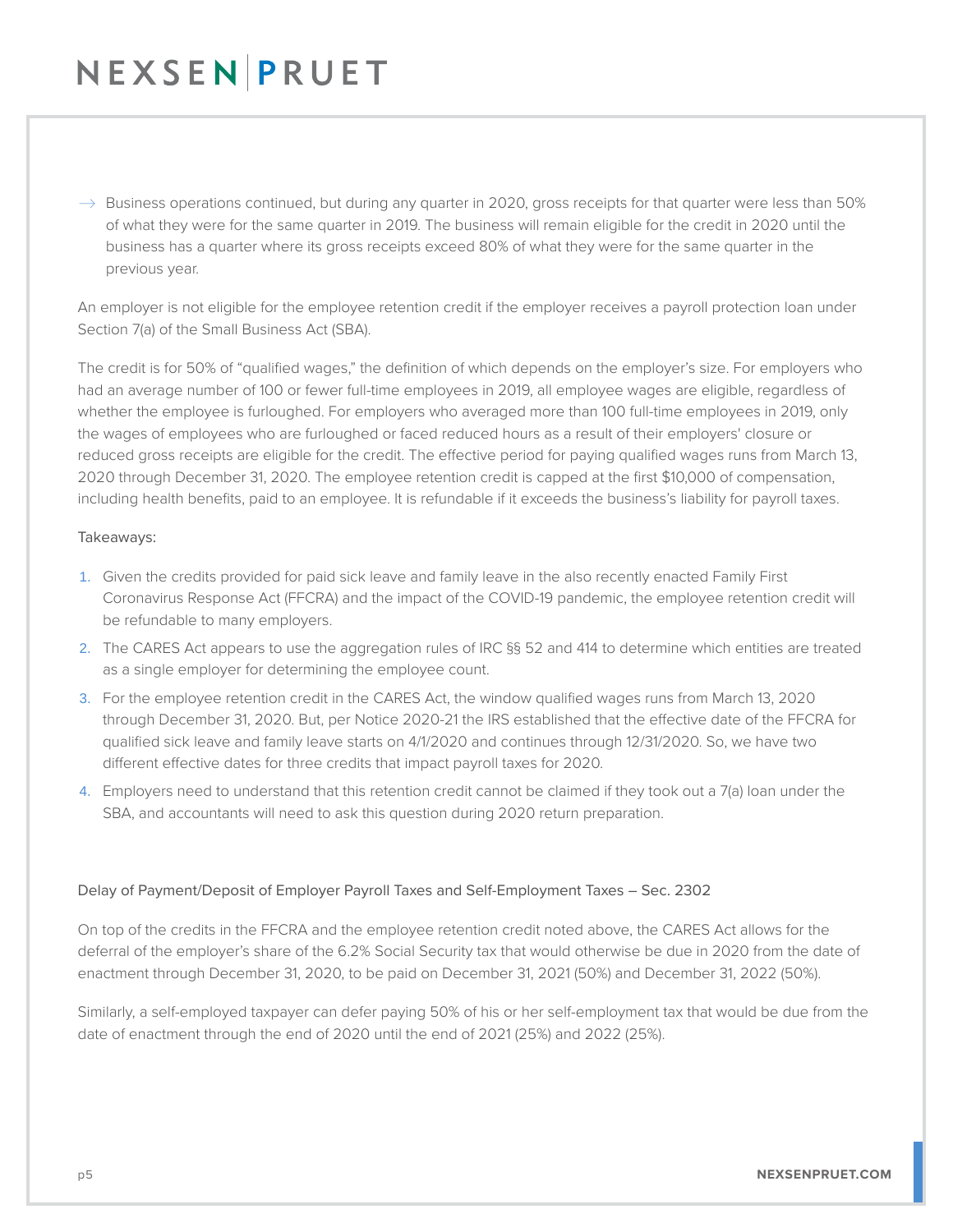#### Takeaways:

- 1. Employers will be able to: (1) defer payment of its share of Social Security tax until 2021 and 2022, but (2) receive immediate credits against those to-be-paid later payroll taxes in through the sick leave and family leave credits in the FFCRA and the employee retention credit. Who knows how this will be administered on income and payroll tax filings for 2020? Good luck IRS.
- 2. Social Security Trust Funds will be held harmless under this provision.
- 3. The CARES Act includes special rules for third-party payroll providers and professional employer organizations.
- 4. The deferral does not apply to employers who took out a loan under section 7(a) of the SBA.

#### Technical Correction for Qualified Improvement Property – Sec. 2307

The TCJA amended IRC § 168(k) to allow for 100% bonus depreciation for certain qualified property. Then the TCJA eliminated pre-existing definitions for several categories of property generally eligible for bonus depreciation and replaced them with one category called qualified improvement property (QIP). It was intended by the drafters that QIP have a 15-year recovery period and be eligible for bonus depreciation, but a specific recovery period was not reflected in the TCJA. Thus, under the TCJA, QIP technically had a 39-year recovery period and was ineligible for 100% bonus depreciation.

The CARES Act provides a needed and much anticipated technical correction concerning QIP. It specifically and retroactively designates QIP as 15-year property (20-year for ADS) for depreciation purposes; thus, QIP is eligible for 100% bonus depreciation if placed in service after December 31, 2017.

#### Takeaways:

- 1. Automatic accounting method changes will likely need to be filed to comply with this technical correction and obtain the benefit through an IRC § 481(a) adjustment. Taxpayers are generally required to file a change of accounting method when the depreciation method changes. Here, QIP placed in service after 2017 that has initially been depreciated as 39-year building property, will need to be changed to 15-year property that is eligible for 100% bonus depreciation.
- 2. However, if a QIP asset was only depreciated on a single tax return, it was placed in service in 2018, and the 2019 return has not yet been filed, the depreciation method may be corrected with an amended 2018 return.
- 3. Hopefully the IRS will issue some procedural guidance concerning the filing of automatic accounting method changes or amended returns under these circumstances. Particularly concerning partnerships subject to the centralized audit regime of the Bipartisan Budget Act of 2015, as many partnerships will likely need to file Administrative Adjustment Requests with the benefit accounted for in 2020.
- 4. The CARES Act does not permit the ability to change prior-year elections concerning the depreciation of QIP. Nothing in the CARES Act allows for a taxpayer to go back and elect out of bonus depreciation for property placed in service in 2018 or election to use ADS.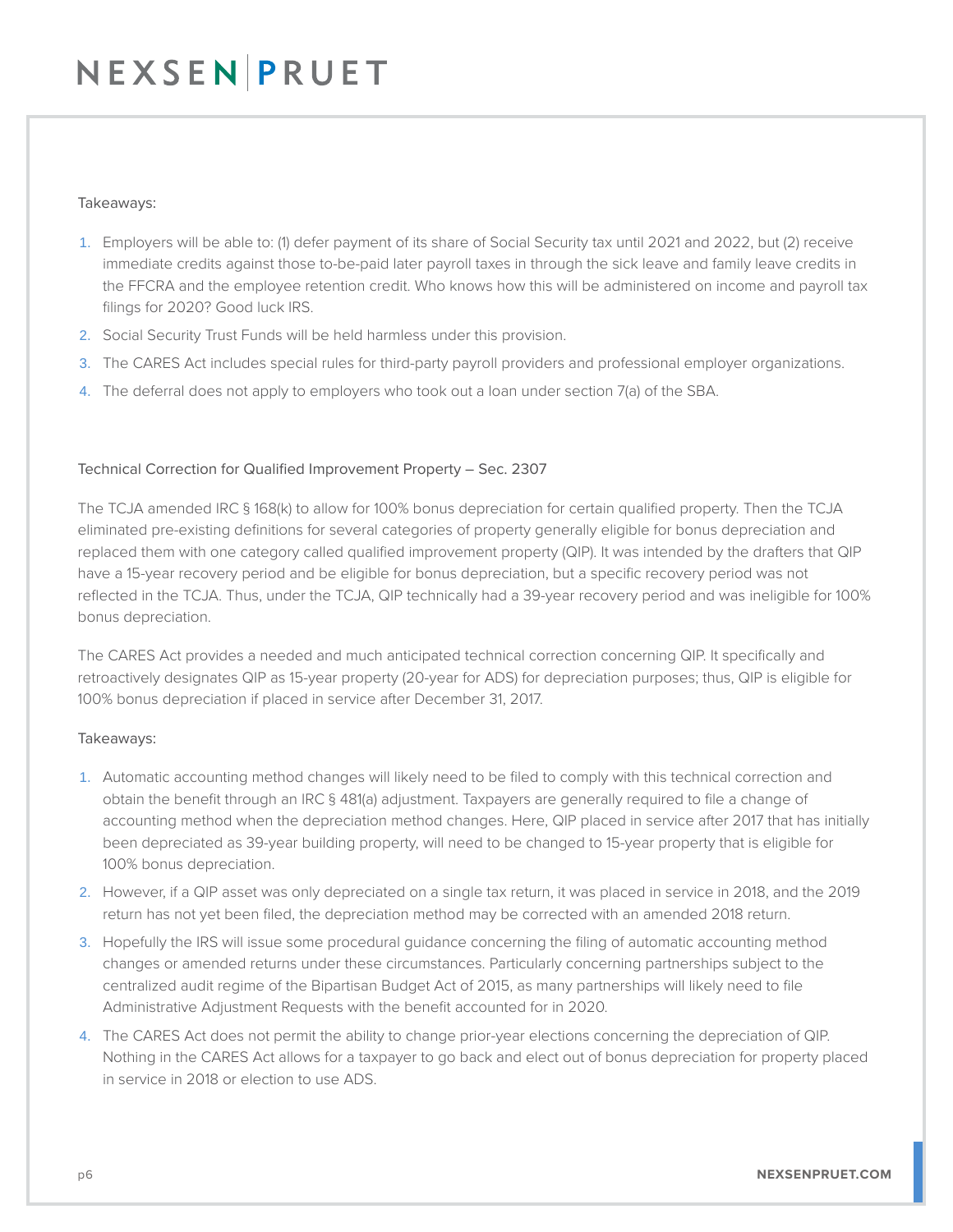5. This technical correction will create a multimillion swing in depreciation deductions available for many taxpayers, particularly those in the commercial real estate and hospitality industries, who have been lobbying for this correction since December of 2017.

#### Modification of Net Operating Losses – Temporary Carryback Allowance – Sec. 2303

The CARES Act provides for a temporary five-year carryback period for net operating losses (NOLs) arising in calendar years 2018, 2019, and 2020 and allows NOLs for those calendar years to offset 100% of taxable income until the 2021 tax year. Taxpayers may elect out of this five-year carryback regime, but that election is irrevocable. The creation of this temporary five-year carryback regime will require some taxpayers to track three different groupings of federal NOLs:

- $\rightarrow$  Incurred prior to 2018 (pre-TCJA) 2-year carryback, 20-year carryforward, and eligible to offset 100% of taxable income.
- $\rightarrow$  Incurred after 12/31/2017 and before 1/1/2021 (CARES Act) 5-year carryback, indefinite carryforward, eligible to offset 100% of taxable income when carried forward to 2019 and 2020, but only eligible to offset 80% of taxable income when carried forward to 2021 and subsequent years.
- $\rightarrow$  Incurred after 12/31/2020 (TCJA adjusted by CARES Act) no carryback, indefinite carryforward, and eligible to offset 80% of taxable income.

Real Estate Investment Trusts (REITs) are carved-out of the CARES Act carryback rules.

#### Takeaways:

- 1. A corporation can carryback 2018, 2019, and 2020 NOLs to offset pre-2018 ordinary income or capital gains that were taxed at a rate up to 35%, which generates a current refund and a significant favorable rate differential. In other words, to the extent NOLs can be increased in 2020 via accelerated deductions, deferred revenue, or the impacts of COVID-19, permanent cash tax savings could be generated if those NOLs can be carried back to profitable, higher tax rate years. In addition, if NOLs were already on the books in 2018 and 2019, prior income tax liabilities could be offset as far back as 2013 or 2014.
- 2. Basically, this provision aims to provide cash flow and liquidity during the COVID-19 pandemic.
- 3. The CARES Act does not modify the rules related to capital losses.

#### Temporary Reversal of the Limitation of Excess Business Losses – Sec. 2304

The CARES Act removes the excess business loss limitation (the fourth limitation on an individual's ability to use losses from a business added via the TCJA) under IRC § 461(l) for the calendar years 2018, 2019, and 2020, by changing the effective date of the excess business loss limitation rule to apply for any tax year beginning after 12/31/2020, and before 1/1/2026. This modification is retroactive back to December 31, 2017. Further, the CARES Act includes some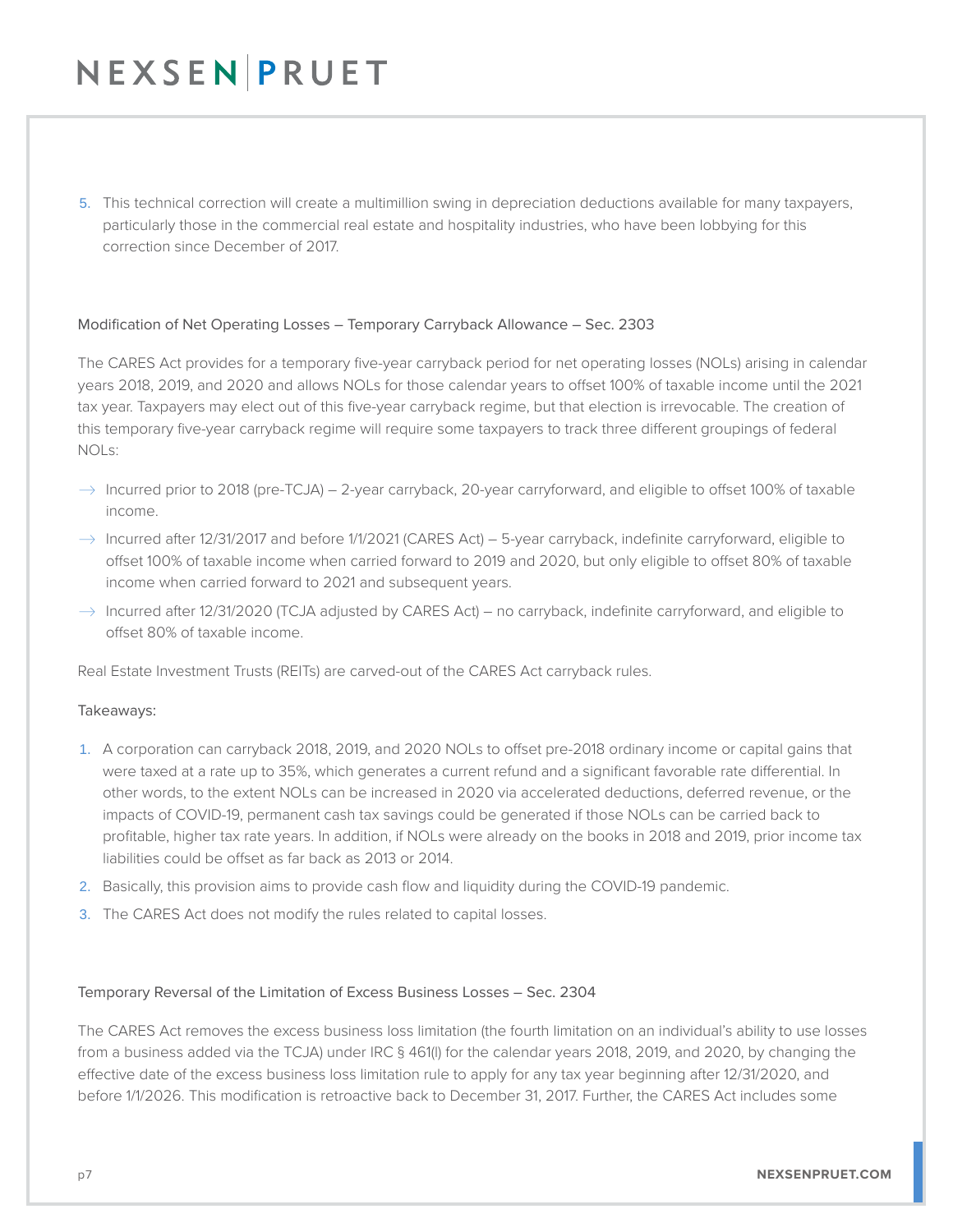technical corrections to IRC § 461(l), namely that wages will not be considered business income, which should result in more losses being limited in most cases when it becomes effective again in 2021.

#### Takeaways:

- 1. Amended returns will need to be filed for 2018 (and 2019 if already filed) to account of the retroactive nature of the removal of IRC § 461(l).
- 2. These amended returns will likely report larger losses given the removal of the limitation leading to potential refunds for the individual owners of the pass-through entities.
- 3. Given the delay of the effective date of IRC § 461(l) until after 2020, pass-through entities may not even need to report IRC § 461(l) information on Schedules K-1 until the 2021 tax year.

#### Temporary Relaxation of the Limitation on Business Interest – Sec. 2306

The TCJA added IRC § 163(j), which limits the ability of a business to deduct its interest expense to 30% of its adjusted taxable income (ATI) while any excess interest is carried forward. ATI equals a taxpayer's taxable income computed without regard to: (1) any item of income, gain, deduction, or loss that is not properly allocable to a trade or business; (2) business interest or business interest income; (3) the amount of any NOL deduction; (4) the 20% deduction for certain pass-through income; and (5) for tax years beginning before January 1, 2022, any deduction allowable for depreciation, amortization, or depletion.

The CARES Act increases the ATI limit from 30% to 50% for 2019 and 2020, and allows a business to elect to use its 2019 ATI when computing its 2020 limitation (since many businesses in 2020 will likely not have taxable income in 2020). Taxpayers are allowed to elect-out of the application to the temporary new rule.

For partnerships, the 50% ATI limitation does not apply to 2019. Instead, interest disallowed at the partnership level is allocated to the partners and suspended at the partner-level under the normal rules. However, in 2020 there is a bifurcation, 50% of the suspended interest becomes available and deductible, while the other 50% will remain suspended until the partnership allocates excess taxable income or excess interest income to the partner (or the partnership is no longer subject to IRC § 163(j).

#### Takeaways:

- 1. The ability of a business to elect to use its 2019 ATI limitation in 2020 could generate some significant tax savings. For example, if a business had ATI of \$8 million in 2019 but a negative ATI in 2020, it could elect to deduct \$4 million of interest expense in 2020 (50% of \$8 million), generate a bigger loss, and then use the favorable new NOL provisions to carryback the loss to 2019 (or prior years) and recover taxes paid in that year (or prior years).
- 2. If NOLs arise in 2019 or 2020 on account of either the increased IRC § 163(j) limitation or the treatment of excess business interest expense allocated to a partner for a taxable year beginning in 2019, those NOLs are now available for carryback and is not subject to the 80 percent limitation pursuant the CARES Act changes to the NOLs rules discussed above.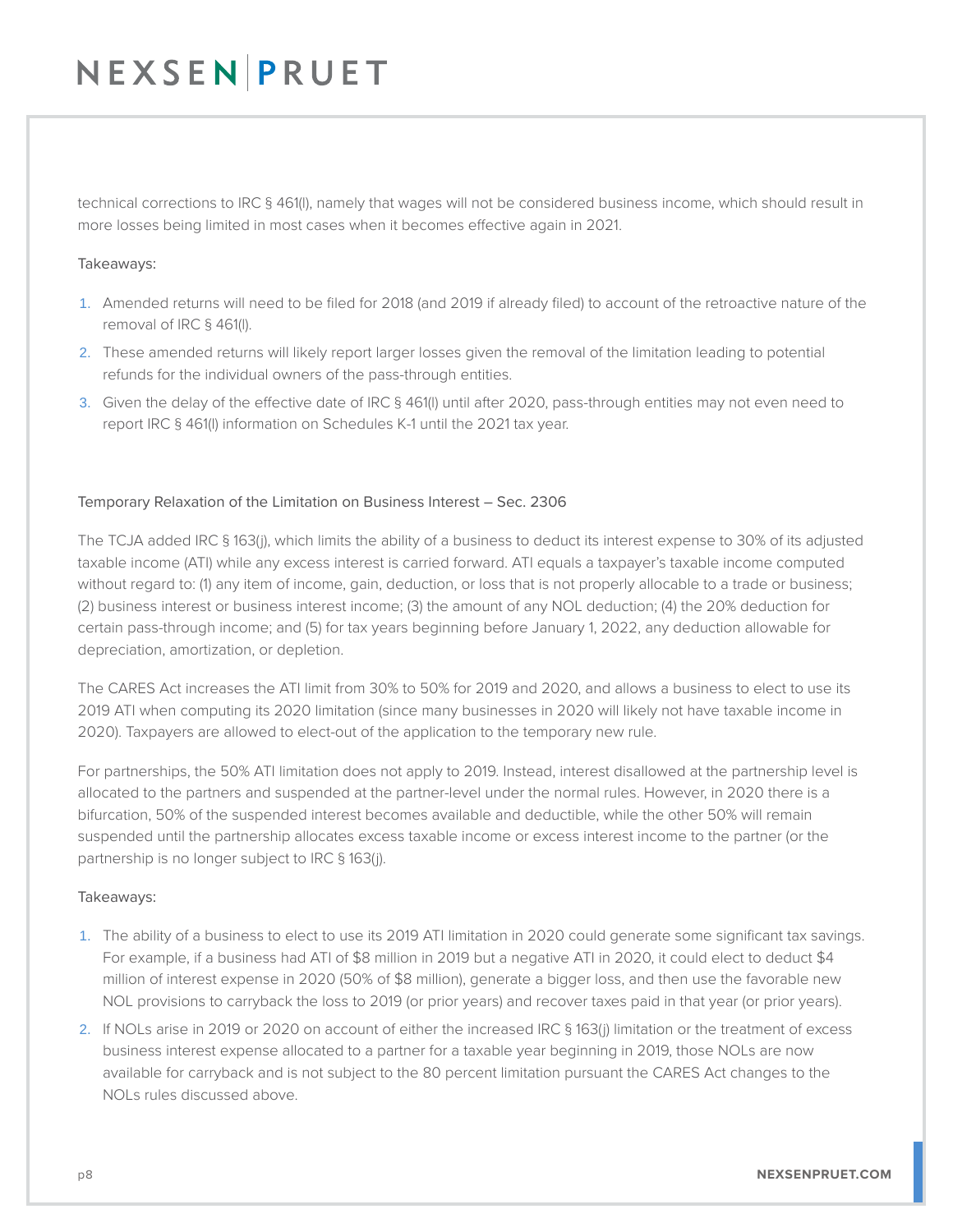#### Acceleration of the Ability to Use Corporate Minimum Tax Credits – Sec. 2305

The CARES Act allows corporations to accelerate the utilization of their remaining minimum tax credits (MTCs) from the pre-TCJA alternative minimum tax (AMT) regime. The TCJA repealed corporate AMT and allowed corporations to claim outstanding AMT credits or MTCs subject to certain limits for tax years prior to 2021, at which time any remaining AMT credit may be claimed as fully-refundable. The CARES Act allows corporations to claim 100% of MTCs in 2019 as fully refundable and provides an election to accelerate claims to 2018, with eligibility for accelerated refunds.

#### Takeaways:

- 1. Taxpayers that used MTCs to offset regular tax liabilities in 2018 may be able to use the new NOL carryback rules to get a refund.
- 2. The accelerated refund claims for 2018 will be treated as tentative carryback refund claims under IRC § 6411. The application must be filed before 12/31/2020. An amended return is not required.
- 3. It appears that these CARES Act amendments are intended to provide a cash refund for carryforward MTCs following the TCJA's elimination of corporate AMT.

#### Temporary Suspension of Alcohol Taxes on Spirits Used in Emergency Production of Hand Sanitizer – Sec. 2308

Distilled spirits are generally subject to an excise tax upon removal from the distillery; however, denatured spirits for non-beverage use may be removed free of tax. The Food and Drug Administration (FDA) has issued recent guidance on the emergency production of hand sanitizer in connection with the COVID-19 outbreak, which taken together, provides that undenatured spirits may be produced by a distillery for use in the production of hand sanitizer, provided such spirits are later denatured prior to use in such production. The CARES Act exempt from tax spirits removed during 2020 and used for the production of hand sanitizer in compliance with all FDA guidance.

#### Takeaways:

- 1. This should further encourage an already significant number of distilleries to shift some of their resources to produce hand sanitizer to combat COVID-19.
- 2. In addition, the Alcohol and Tobacco Tax and Trade Bureau has waived certain permitting, bond, and formula requirements to expand the ability of distilleries to provide hand sanitizer in connection with COVID-19.

#### Temporary Suspension of Aviation Excise Taxes – Sec. 4007

There are several aviation-related taxes in IRC §§ 4261 and 4271, including a 7.5% ticket tax and domestic and international segment taxes paid by passengers (ticket taxes), as well as a 6.25% tax on the transportation of air cargo, and a per gallon aviation fuel excise taxes, which range from 4.3 to 21.8 cents per gallon. The CARES Act suspends the